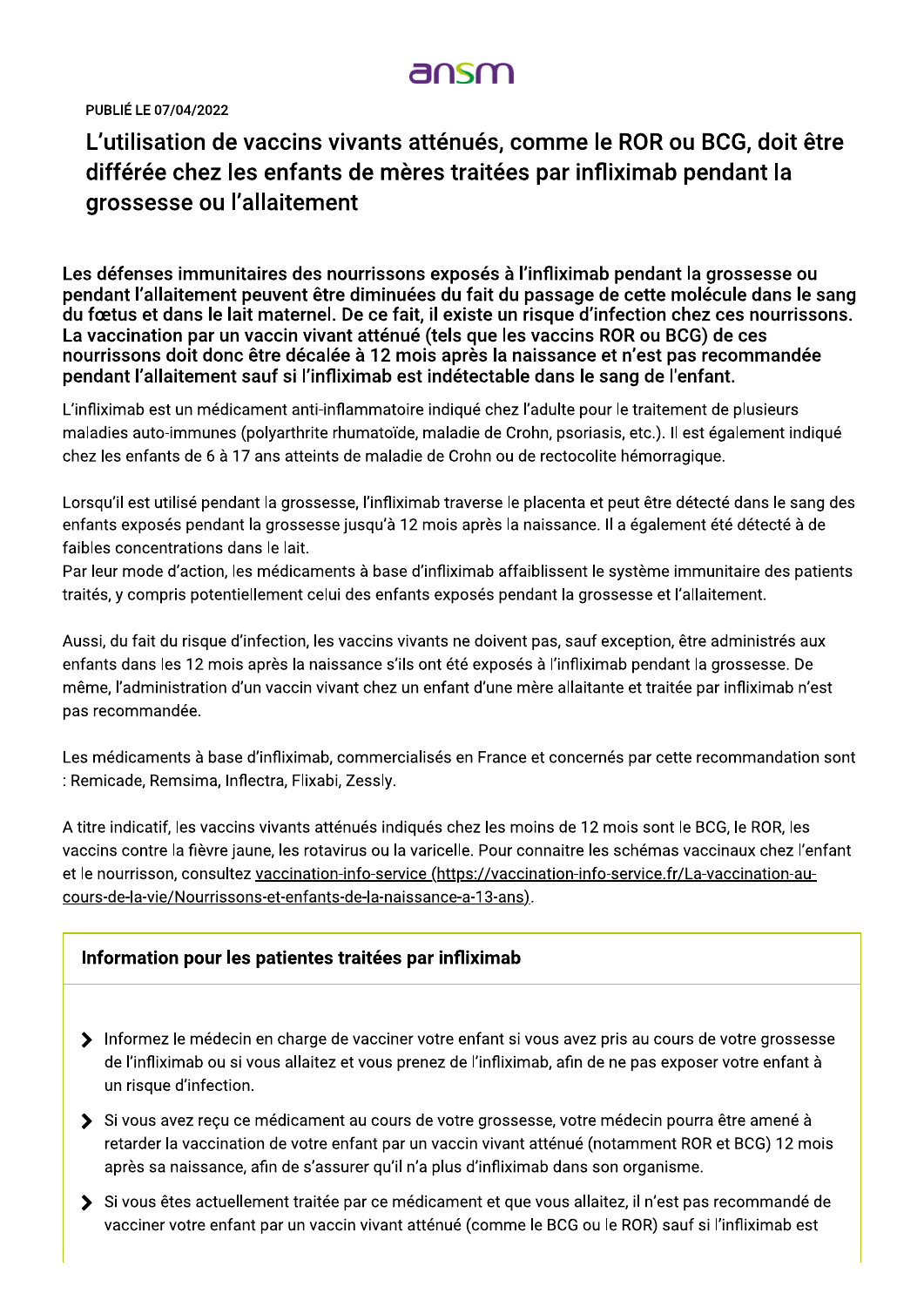indetectable dans son sang. Ecnangez avec votre medecin quant aux benefices d'un allaitement face  $\,$ au risque d'exposer i enfant aux maladies evitées par la vaccination.

- indétectable dans son sang. Echang<br>
au risque d'exposer l'enfant aux mala<br>
Si votre médecin juge nécessaire d'a<br>
être amené à réaliser une prise de sa<br>
son organisme.<br>
Se la vaccination, vo<br>
de vaccination pour votre enfan p. Echangez avec votre médecin quant aux bé<br>t aux maladies évitées par la vaccination.<br>ssaire d'administrer plus tôt ces vaccins ou a<br>rise de sang à votre enfant pour s'assurer qu'<br>ination, votre médecin établira un certif  $\blacktriangleright$  SI votre medecin juge necessaire d'administrer plus tot ces vaccins ou au cours de l'aliaitement, il p ices d'un allaitement face<br>ours de l'allaitement, il peut<br>'y a plus d'infliximab dans<br>ontre-indication temporaire<br>tre enfant d'accéder à un etre amene a realiser une prise de sang a votre enfant pour s'assurer qu'il n y a plus d'infliximab dans l son organisme. énéfices d'un allaitement face<br>
uu cours de l'allaitement, il peut<br>
'il n'y a plus d'infliximab dans<br>
e contre-indication temporaire<br>
votre enfant d'accéder à un
- ang. Echangez avec votre médecin quant aux<br>ant aux maladies évitées par la vaccination.<br>cessaire d'administrer plus tôt ces vaccins ou<br>e prise de sang à votre enfant pour s'assurer d<br>ccination, votre médecin établira un ce étectable dans son sang. Echangez avec votr<br>risque d'exposer l'enfant aux maladies évitées<br>votre médecin juge nécessaire d'administrer p<br>e amené à réaliser une prise de sang à votre e<br>n organisme.<br>cas de report de la vacci nangez avec votre médecin quant aux bénéfic<br>
maladies évitées par la vaccination.<br>
e d'administrer plus tôt ces vaccins ou au cou<br>
de sang à votre enfant pour s'assurer qu'il n'y<br>
on, votre médecin établira un certificat d cin quant aux bénéfices d'un allaitement face<br>vaccination.<br>es vaccins ou au cours de l'allaitement, il peu<br>pur s'assurer qu'il n'y a plus d'infliximab dans<br>a un certificat de contre-indication temporaire<br>i de permettre à v  $\blacktriangleright$  . En cas de report de la vaccination, votre medecin etablira un certificat de contre-indication te indétectable dans son sang. Echan<br>
au risque d'exposer l'enfant aux ma<br>
Si votre médecin juge nécessaire d<br>
être amené à réaliser une prise de s<br>
son organisme.<br>
Si rotre médecin que prise de s<br>
son organisme.<br>
De rots de de vaccination pour votre enfant pour motif medical, afin de permettre à votre enfant d'acceder à un  $\,$ au risque d'exposer l'enfant aux malades<br>
> Si votre médecin juge nécessaire d'ad<br>
être amené à réaliser une prise de san<br>
son organisme.<br>
> En cas de report de la vaccination, vot<br>
de vaccination pour votre enfant pour<br>
m d'exposer l'enfant aux maladies évitées par la<br>édecin juge nécessaire d'administrer plus tôt<br>é à réaliser une prise de sang à votre enfant p<br>isme.<br>report de la vaccination, votre médecin établii<br>tion pour votre enfant pour dies évitées par la vaccination.<br>
Iministrer plus tôt ces vaccins ou au cours de<br>
ig à votre enfant pour s'assurer qu'il n'y a plus<br>
tre médecin établira un certificat de contre-inc<br>
motif médical, afin de permettre à votr mode de garde en collectivité.

## information pour les professionnels de sante

Les vaccins vivants attenues (teis que le BCG et le ROR) exposent les enfants des mères traitées p nnels de santé<br>
ue le BCG et le ROR) exposent les enfants des<br>
d'allaitement, au risque accru d'infections, y contratales.<br>
Dendant la grossesse<br>
accin BCG) ne doivent pas être administrés au Marias des mères traitées par de la production de la production de la production de la production de la production de la production de la production de la production de la production de la production de la production de la infliximab pendant la grossesse où i allaitement, au risque accru d'infections, y compris des infections  $\,$ Information pour les profess<br>
Les vaccins vivants atténués (tels<br>
infliximab pendant la grossesse disséminées graves pouvant dev<br>
Nourrissons exposés à l'inflixima<br>
> Les vaccins vivants (tels que l<br>
12 mois après la naiss Modern Maria des mères traitées par diffections, y compris des infections<br>Antiparties des infections<br>Antiparties aux nourrissons pendant<br>Antiparties aux nourrissons pendant<br>Antiparties aux nourrissons pendant<br>Antiparties a disseminees graves pouvant devenir fatales. Information pour les professionnels de la professionnels<br>
Les vaccins vivants atténués (tels que le BC<br>
infliximab pendant la grossesse ou l'allaiter<br>
disséminées graves pouvant devenir fatale:<br> **Nourrissons exposés à l'in** ue le BCG et le ROR) exposent les enfants des<br>'allaitement, au risque accru d'infections, y contratales.<br>pendant la grossesse<br>accin BCG) ne doivent pas être administrés a<br>le pour le nourrisson, vous pourrez envisager<br>n du nnts des mères traitées par<br>
nns, y compris des infections<br>
istrés aux nourrissons pendant<br>
visager d'administrer ces<br>
es,<br>
la grossesse. Les vaccins vivants atténués (tels q<br>
infliximab pendant la grossesse ou<br>
disséminées graves pouvant deveni<br>
Nourrissons exposés à l'infliximab<br>
> Les vaccins vivants (tels que le v<br>
12 mois après la naissance.<br>
> S'il exi

## nourrissons exposes a i infliximab pendant la grossesse

- $\blacktriangleright$  Les vaccins vivants (tels que le vaccin BCG) he doivent pas etre administres aux nourrissons p TZ mois apres la naissance. aves pouvant devenir fatales.<br> **posés à l'infliximab pendant la grossesse**<br>
vivants (tels que le vaccin BCG) ne doivent pa<br>
ès la naissance.<br>
n réel bénéfice clinique pour le nourrisson, vou<br>
nt la fin de l'expiration du d ales.<br> **dant la grossesse**<br>
in BCG) ne doivent pas être administrés aux n<br>
pur le nourrisson, vous pourrez envisager d'ad<br>
délai d'un an<br>
hez le nourrisson sont indétectables,<br>
té limitée au premier trimestre de la grosses
- $\blacktriangleright$   $\blacktriangleright$   $\mathsf{S}$  if existe un reef benefice clinique pour le nourrisson, vous pourrez envisager d'administrer ces vaccins avant la fin de l'expiration du delai d'un an
	- $\blacktriangleright$  si les taux seriques d'infliximab chez le nourrisson sont indétéctables,
	- $\blacktriangleright$  si l'administration d'infliximab a été limitée au premier trimestre de la grossesse.
- ssons exposés à l'infliximab pendant la gross<br>vaccins vivants (tels que le vaccin BCG) ne d<br>mois après la naissance.<br>existe un réel bénéfice clinique pour le nourris<br>cins avant la fin de l'expiration du délai d'un a<br>si les ue le vaccin BCG) ne doivent pas être adminis<br>
E.<br>
Clinique pour le nourrisson, vous pourrez envis<br>
piration du délai d'un an<br>
fliximab chez le nourrisson sont indétectables<br>
ximab a été limitée au premier trimestre de la<br>  $\blacktriangleright$  . En cas de report de la vaccination, vous pouvez etablir un certificat de contre-indication temporaire de  $\blacksquare$ S'il existe un réel bénéfice clinique<br>
vaccins avant la fin de l'expiration d<br>
v si les taux sériques d'infliximab<br>
v si l'administration d'infliximab a<br>
<br>
> En cas de report de la vaccination,<br>
vaccination pour motif méd bénéfice clinique pour le nourrisson, vous pour<br>
in de l'expiration du délai d'un an<br>
ques d'infliximab chez le nourrisson sont inde<br>
tion d'infliximab a été limitée au premier trime<br>
de la vaccination, vous pouvez établir nvisager d'administrer ces<br>ples,<br>e la grossesse.<br>e contre-indication temporaire de<br>r à un mode de garde en<br>risson allaité, lorsque la mère est<br>es d'infliximab chez le nourrisson vaccination pour motif medical, afin de permettre a Fenfant d'acceder a un mode de garde en  $\;$ collectivité.

## Nourrissons exposes a l'infliximab via le lait maternel

vaccins avant la fin de l'expiration de l'expiration de la vaccination d'infliximab<br>
vers il l'administration d'infliximable<br>
vers il l'administration d'infliximable<br>
because to la vaccination,<br>
vaccination pour motif médi Transformation du délai d'un antiques d'infliximab chez le nourrisson sont induition d'infliximab a été limitée au premier trim<br>de la vaccination, vous pouvez établir un certi<br>motif médical, afin de permettre à l'enfant d'  $\blacktriangleright$   $\;$  L administration d'un vaccin vivant (tels que le vaccin BCG) à un nourrisson allaite, lorsque la mère est traitee par infliximab n est pas recommandee, sauf si les taux seriques d'infliximab chez le nourrisson i → En cas de report de la vaccina<br>
vaccination pour motif médic<br>
collectivité.<br>
Nourrissons exposés à l'inflixima<br>
→ L'administration d'un vaccin v<br>
traitée par infliximab n'est pas<br>
sont indétectables. Si les taux<br>
l'alla cas de report de la vaccination, vous pouvez é<br>cination pour motif médical, afin de permettre<br>ectivité.<br>ssons exposés à l'infliximab via le lait matern<br>lministration d'un vaccin vivant (tels que le va<br>cée par infliximab n' sont indetectables. Si les taux seriques sont detectables vous devez donc attendre la fin de l'allaitement.

> VACCINS PUBLIE LE 07/04/2022 RISQUES MEDICAMENTEUX

 $\liminf$ rad (Remicade, Filxabi, Inflectra, Remsima et Zessiy) : differer l'utilisation de vaccins vivants chez les nourrissons exposes in utero ou pendant i allaitement  $\blacksquare$ 

information destinée aux spécialistes en mumatologie, en dérmatologie, en n UES MEDICAMENTEUX<br>
VACCINS PUBLIÉ LE 07/04/:<br>
Ximab (Remicade, Flixabi, Inflectra, Remsi<br>
cins vivants chez les nourrissons exposés<br>
rmation destinée aux spécialistes en rhumatc<br>
rologie, en médecine interne et en pédiatri Zessly) : différer l'utilisation de<br>ro ou pendant l'allaitement<br>en dermatologie, en hépato-gastroenterologie, en medecine interne et en p ENTEUX VACCINS PUBLIÉ LE 07/04/2022<br>
Anicade, Flixabi, Inflectra, Remsima et Zess<br>
S chez les nourrissons exposés in utero ou<br>
tinée aux spécialistes en rhumatologie, en der<br>
médecine interne et en pédiatrie